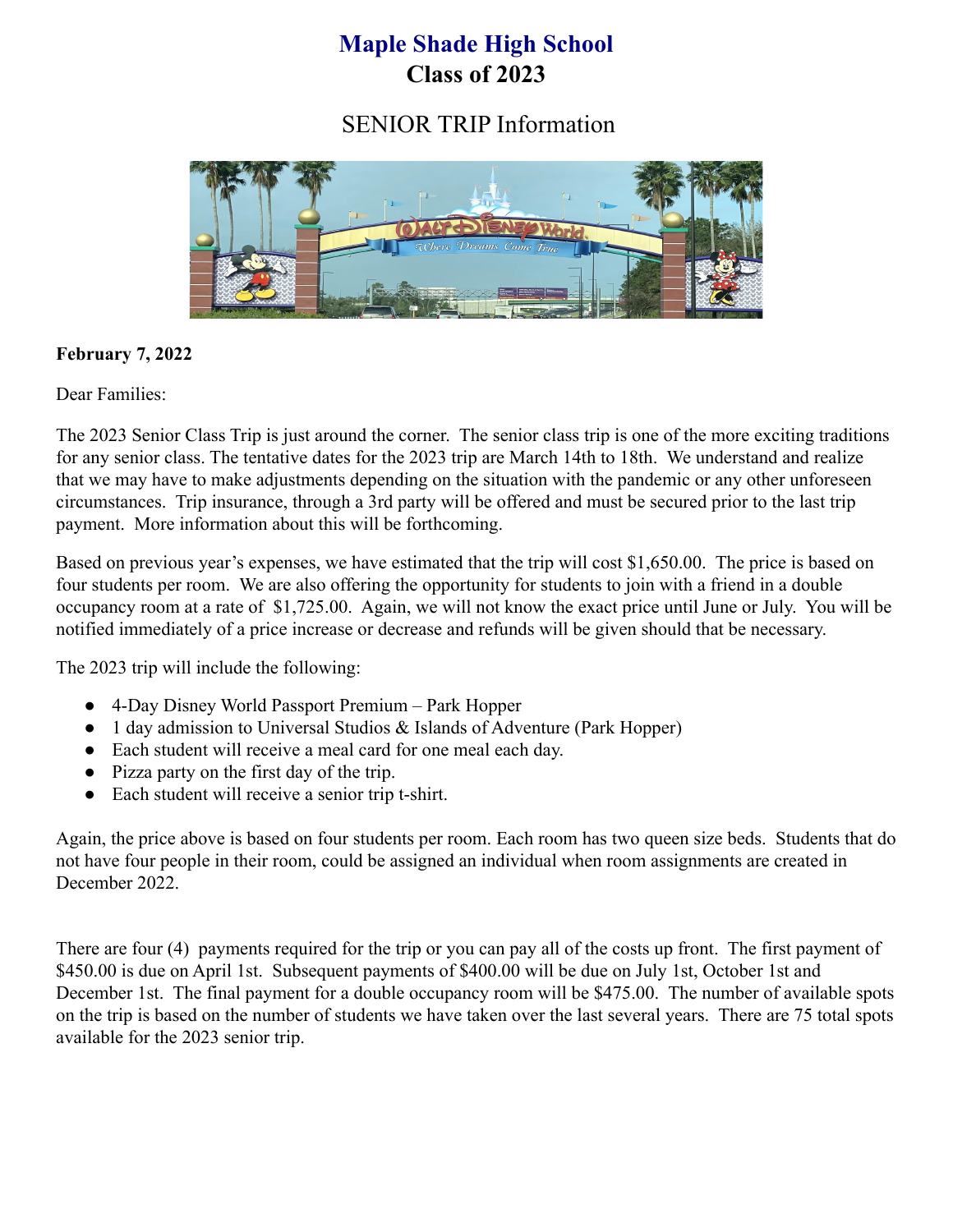**Please note that students have been able to pay on their senior trip since they were freshman. We have also been working with ACME, Shoprite and the Maple Shade Business Association (Shade Bucks) for the last 12 years in a fundraising opportunity to help offset the cost of the trip.**

To help ease the cost, the Athletic Department is offering a fundraising opportunity through a partnership with ACME, Shade Bucks and Shoprite. If you purchase \$50.00 in gift cards through the Athletic Department \$2.00 goes into your child's gift card account. Attached is an order form. Just fill it out and send in a check or you can order online at [www.mshsathletics.org.](http://www.mshsathletics.org) For more questions on the program please contact me at 856.779.2880 x1211.

#### **(Please keep this form for your records)**

Please complete the registration and permission forms to register your child(ren) for the 2023 Senior Class Trip Roster. This trip is booked through a travel agent that we have been using for more than 20 years.

Due to the expense of the trip, we have developed the following payment schedule. **Payments must be paid on or before the due date. Late payments may result in the loss of your student's spot on the trip. If you register for the trip after any of the due dates, the amount due up to that point must be paid.** We understand the financial burden that this trip can cause some families. We are sympathetic to this but please note that the trip is completely voluntary and we must abide by the payment schedule set forth. If you have questions about the payment structure, please do not hesitate to contact me.

| Date                    | <b>Payment Amount</b>                 |
|-------------------------|---------------------------------------|
| <b>April 1, 2022</b>    | \$450.00                              |
| <b>July 1, 2022</b>     | \$400.00                              |
| <b>October 1, 2022</b>  | \$400.00                              |
| <b>December 1, 2022</b> | \$400.00 (\$475 for double occupancy) |

# **The tour agent provides 4 nights' accommodations based on quad occupancy (4 per room). Tour package prices shall be altered accordingly for individuals who choose to room with less than 4 in a room.**

**Payments:** *\*The estimated cost of the trip is \$1,650.00.* Each payment will be recorded within the QuickBooks Program. Following each payment (mailed or dropped off in the Athletic Office) your child can pick up their invoice/receipt from Mr. Diamond in the Athletic Office. As a cost cutting measure we will not mail home invoices unless you call to request the hardcopy to be mailed.

● *Once all seats are filled (currently we are holding75 seats), students should see Mr. Diamond to have their name placed on the senior trip waiting list. Students and parents will be contacted if a seat becomes available on the senior trip roster.*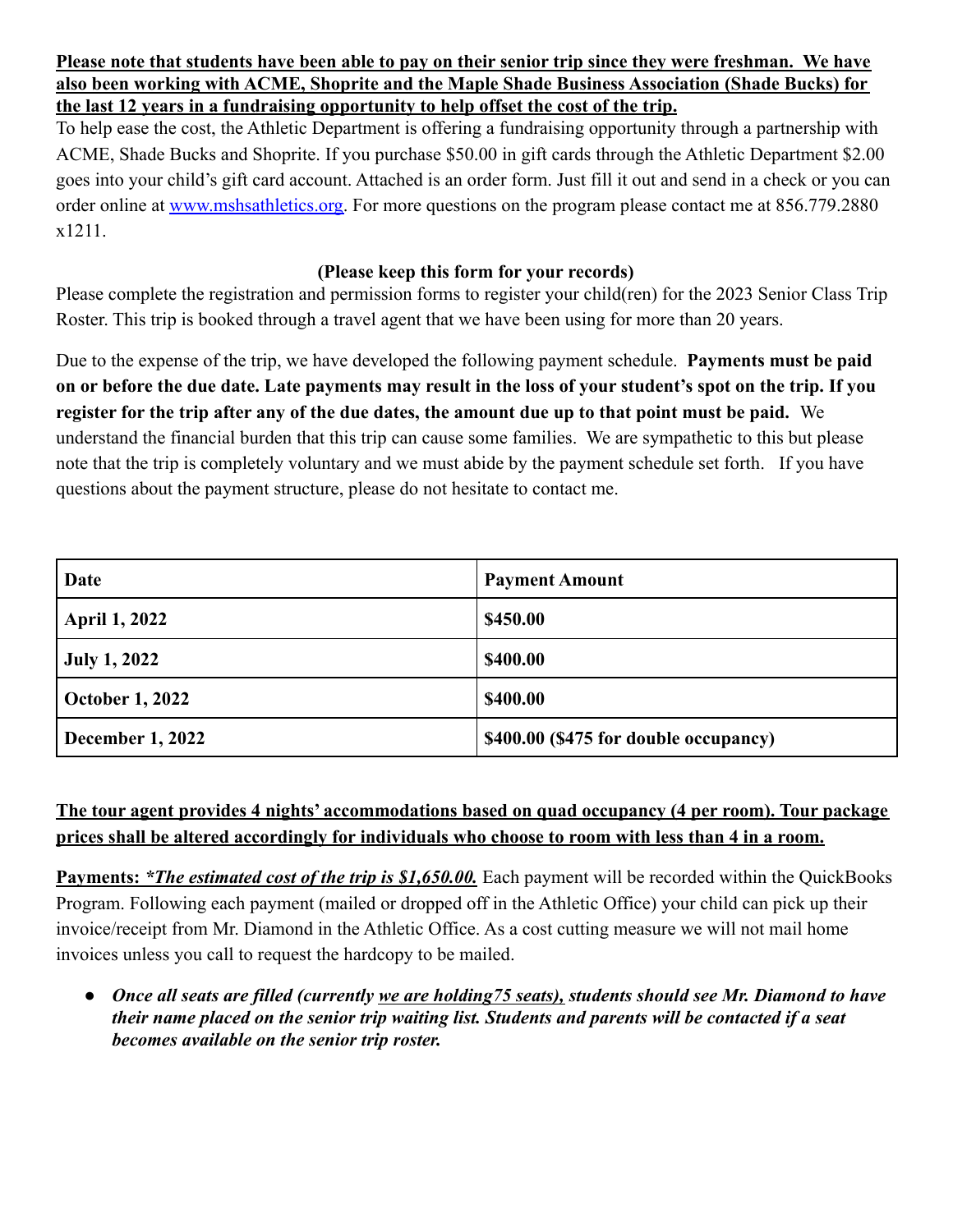#### **Cancellation Guidelines (Please read this section closely):**

- 1. Written cancellations after a deposit is made with the airlines and Walt Disney will result in a cancellation penalty. This penalty will vary depending on the airlines and Walt Disney World cancellation policies and the time of your cancellation. Currently we have reserved airline seats and a full 100% refund can be had when cancellations are prior to **October 1, 2022.** If you cancel after October 1, 2022 there will be a cancellation fee. This cancellation fee is the price of the airline ticket and other fees.
- 2. **If you need to cancel your registration on the 2023 Senior Class Trip Roster, it is imperative that you notify Mr. Diamond verbally and in writing immediately.** If there is a change in the airline in which we have reservations and the cancellation policy changes, you will be notified.
- 3. Written cancellations after the airline ticket has been purchased may be subject to the entire loss of airfare along with Walt Disney World cancellation fees. The airline tickets are typically purchased prior to the winter holiday break.

#### **Registration Guidelines:**

Please complete the registration and permission forms, along with your \$450.00 deposit, and return it to Mr. Diamond in the Athletic Office by April 1st. If you participate in the Food Gift Card Program, you are still required to make the initial \$450.00 deposit.

By registering for the trip, you are agreeing to all financial obligations for the trip. You recognize that your child can be removed from the trip for lack of payment.

## **All checks should be made payable to: Maple Shade High School**.

#### **The Senior Trip includes the following:**

- $>$  4 Day Disney World Passport Premium
- $> 1$  day admission to Universal Studios & Islands of Adventure (Park Hopper)
- $> 1$  meal coupon each day for two days for use at Walt Disney World.
- $\ge$  Each student will receive \$15.00 in cash each day for two days (\$30.00 total).
- $\triangleright$  Each student will receive a class trip t-shirt.

*If you have any questions, please contact: Mr. Bruce Diamond, Supervisor of Athletics and Activities at 856.779.2880 x1211 or via email at [bdiamond@msemail.org](mailto:bdiamond@msemail.org).*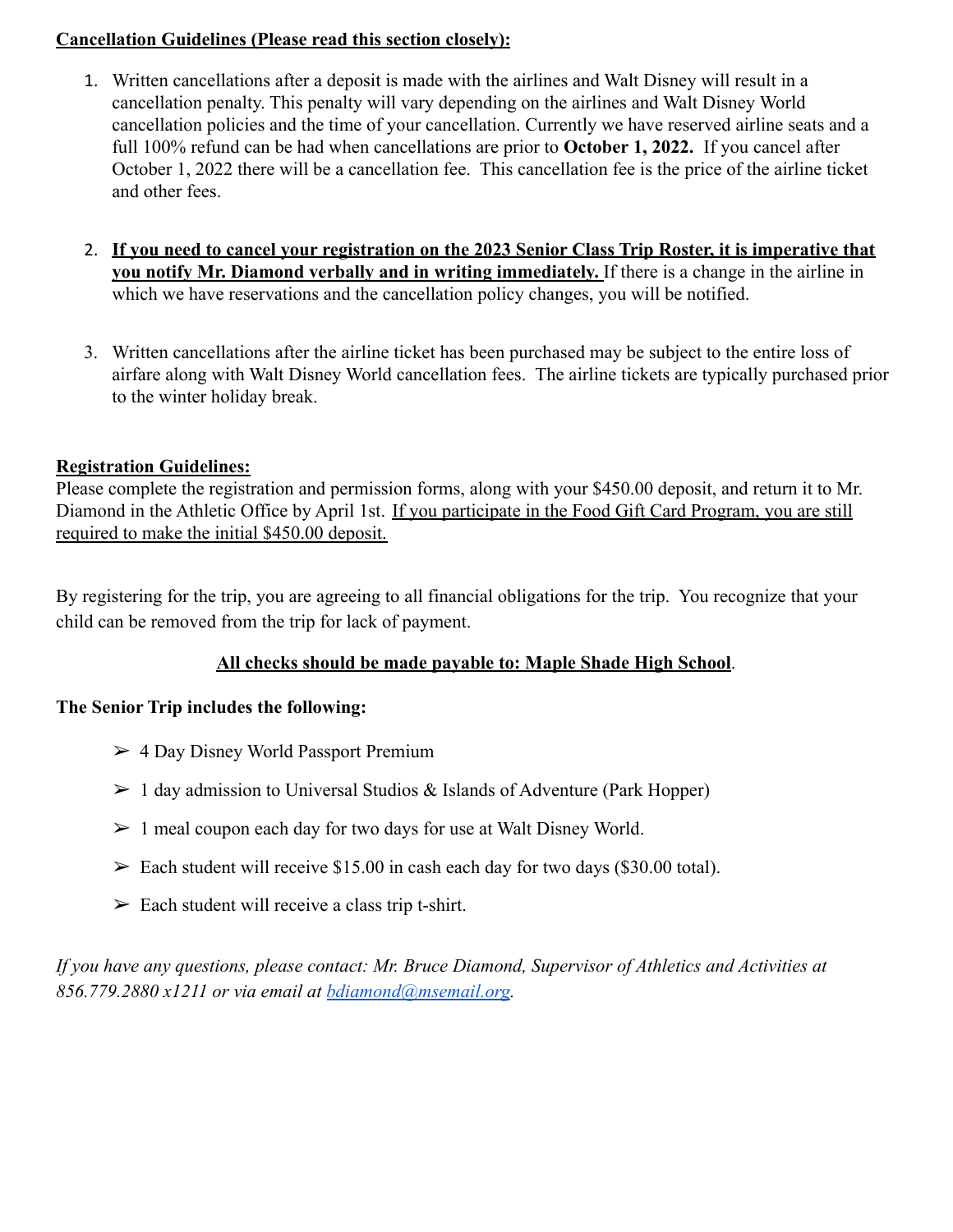## **Responsibilities of Students on the Senior Trip and Parental Permission**

### **(Please return this form to the Athletic Office with the Registration Form)**

We would like both students and parents/guardians to read the following responsibilities and sign this form at the bottom of the page.

- Rules governing student behavior on school-sponsored activities will apply in Disney World in Florida.
- No students may miss any scheduled trip activity meeting. Any student(s) that are late for a bus departure will be disciplined accordingly.
- Any student(s) that are LATE for a check-in or curfew will be disciplined by being given an early curfew.
- Any damage done to the hotel will be the responsibility of the students assigned to that room. If the individual who did the damage can be identified, that person will be completely responsible. Damages must be paid before leaving Disney World.
- We recommend that you do not carry large amounts of money while at the various activities. PLEASE USE THE SAFE IN THE HOTEL ROOM TO LOCK UP VALUABLES AND MONEY.
- Room visitations are permitted before bed check. Room visitations are not permitted after bed check. Boys are NOT permitted in girls' rooms, and girls are NOT permitted in boys' rooms.
- Alcohol or other drugs are not permitted on school-sponsored activities. Anyone found under the influence or in possession of drugs or alcohol will be sent home immediately at the student's expense. Students found in possession of or under the influence will be suspended out of school for a minimum of 10 days; including possibly no participation in the prom graduation ceremonies, and Project Graduation. Additional school consequences may be imposed.
- Students are expected to comply with the rules and procedures as directed by the administration, travel agency, Walt Disney World, and the applicable airlines. Students that behave in an insubordinate fashion will be disciplined appropriately. Insubordination may result in the student being sent home.
- The MSHS Harassment, Intimidation, and Bullying Policy apply during this trip.
- Students who engage in any other activity that would lead to them being sent home early may be prohibited from attending the Prom, participating in graduation ceremonies, and participating in the Project Graduation event.
- Students sent home from school-sponsored activities might not be accompanied by a chaperone. However, if a chaperone accompanies the student, the parent agrees to pay all associated costs for the student to return home and for the chaperone to return to Walt Disney World.
- Note to Parents: By signing this form, you agree to the cancellation policies of the applicable airlines and Walt Disney World.

 $\mathcal{L}_\text{max} = \frac{1}{2} \sum_{i=1}^n \mathcal{L}_\text{max}(\mathbf{z}_i - \mathbf{z}_i)$ 

Print Student Name Date Signature of Student

Print Name of Parent/Guardian Date Signature of Parent/Guardian

 $\mathcal{L}_\text{max} = \mathcal{L}_\text{max} = \mathcal{L}_\text{max} = \mathcal{L}_\text{max} = \mathcal{L}_\text{max} = \mathcal{L}_\text{max} = \mathcal{L}_\text{max} = \mathcal{L}_\text{max} = \mathcal{L}_\text{max} = \mathcal{L}_\text{max} = \mathcal{L}_\text{max} = \mathcal{L}_\text{max} = \mathcal{L}_\text{max} = \mathcal{L}_\text{max} = \mathcal{L}_\text{max} = \mathcal{L}_\text{max} = \mathcal{L}_\text{max} = \mathcal{L}_\text{max} = \mathcal{$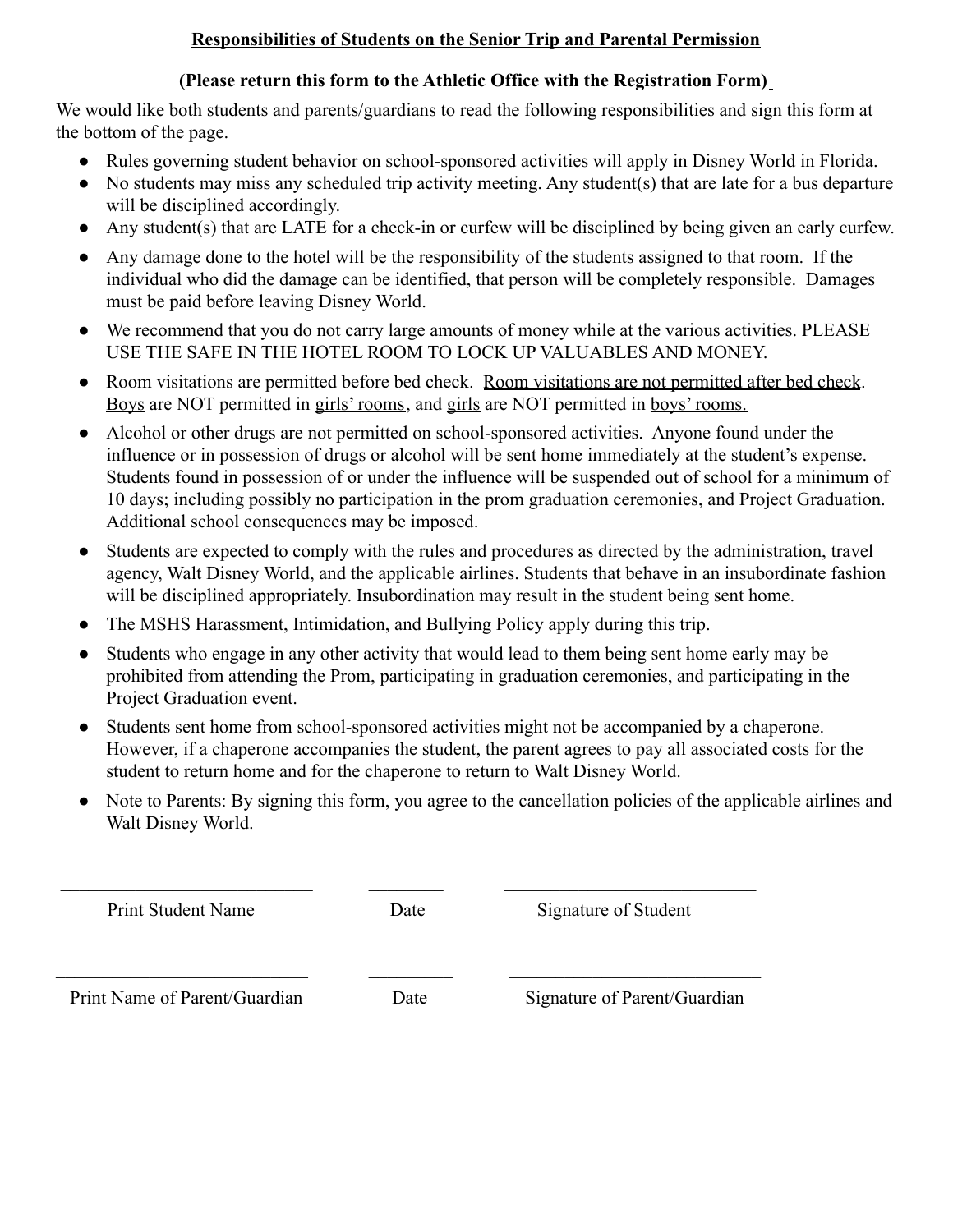# MAPLE SHADE HIGH SCHOOL 2023 SENIOR CLASS TRIP Registration and Deposit Form

Please complete the following information and return to Mr. Diamond or your class advisor. Both the student and parent/guardian must sign the form below.

#### **STUDENT INFORMATION**

#### **Class of 2023**

| First name: | Last name:              |
|-------------|-------------------------|
| Address:    | Maple Shade, New Jersey |

#### **PARENT/GUARDIAN INFORMATION**

#### **(MOTHER/GUARDIAN**)

| First name: | Last name:    |
|-------------|---------------|
| Address:    | City / State: |
| Home phone: | Cell phone:   |
| Email:      |               |

## **(FATHER/GUARDIAN)**

| First name: | Last name:  |
|-------------|-------------|
| Address:    | City/State  |
| Home phone: | Cell phone: |
| Email:      |             |

## **PERMISSION SLIP**

| Print Student Name | <b>Student Signature</b> | Date |
|--------------------|--------------------------|------|
| Print Parent Name  | Parent Signature         | Date |

\*\*\*By signing this agreement, you have indicated your willingness to participate in this school trip. You agree that you are financially responsible for the trip and agree to meet all deadlines required to stay on the trip. Failure to make timely payments based on the payment guidelines, could mean the removal from the trip and loss of fees associated with the trip at the time of withdrawal.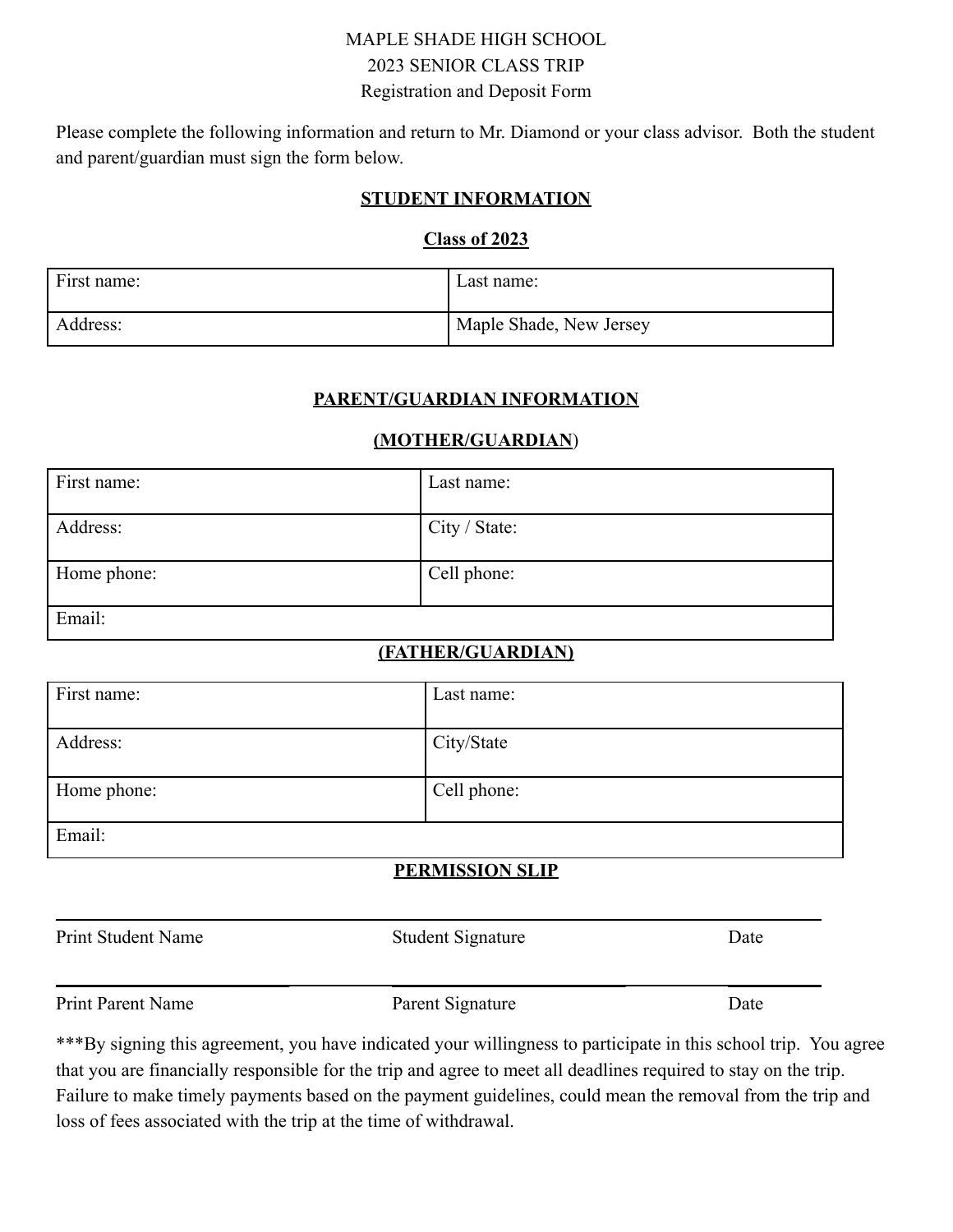# Food Gift Certificate Program

Maple Shade High School Athletic Department is involved in a fundraiser program with Shoprite, ACME and MSBA Shade Bucks. The purpose of this program is to give the parents/guardians of Maple Shade High School students an opportunity to gain cash credit towards their son or daughter's Senior Class Trip, Senior Prom Tickets ( $12<sup>th</sup>$  Grade Only),  $12<sup>th</sup>$  grade yearbook and other graduation expenses.

#### Here is how it works:

For every \$100.00 of Shoprite gift cards you purchase \$4.00 will be credited towards your child's account. These gift cards may be purchased in \$50.00 increments.

## For Example:

You purchase \$100.00 in Shoprite, ACME and/or MSBA Shade Bucks. Your child's account is credited \$4.00. If you typically purchase \$100.00/week in groceries this could add up to \$208.00 per year in your child's account. Multiply that times six years (if your child is a  $7<sup>th</sup>$  grader) and you could earn up to \$1,248.00 towards Senior year expenses.

## How to begin:

You can order online at the athletic page of the high school web site. Click on the *Gift Card Program* link on the left. Once you have submitted your order it will take approximately 48 hours to be ready. You can stop by the main office to pay for the cards or send check, money order or cash in with your student to pick up the cards. An account will be set up, with the Athletic Department, in your child's name.

## Frequently Asked Questions:

# *How often do I need to fill out the form?*

Each time you want to purchase cards, you will have to fill-out the online order form. The order will come directly to the athletic department through the website. If you don't have a computer, a printable form will be available through the athletic department.

## *Does participating in this program automatically register my student for the senior trip?*

No it does not. Once the Senior Trip is opened up to a class, students still must register and pay the deposit to secure their place on the trip.

## *Can I use this money for dance tickets or other school related expenses?*

The program is only offered to offset these senior related expenses: Senior Class Trip, Senior Prom Tickets  $(12<sup>th</sup>$ Grade Only) and graduation expenses. All other school related expenses will be the responsibility of the student and family.

## *Can I use a credit card or debit card to pay for the cards?*

We are unable to accept credit or debit cards. We can only accept check, money order or cash.

For Questions:

Contact Bruce Diamond, Athletic Director at 856.779.2880 x1211 or via email at [bdiamond@msemail.org.](mailto:bdiamond@mapleshade.org)